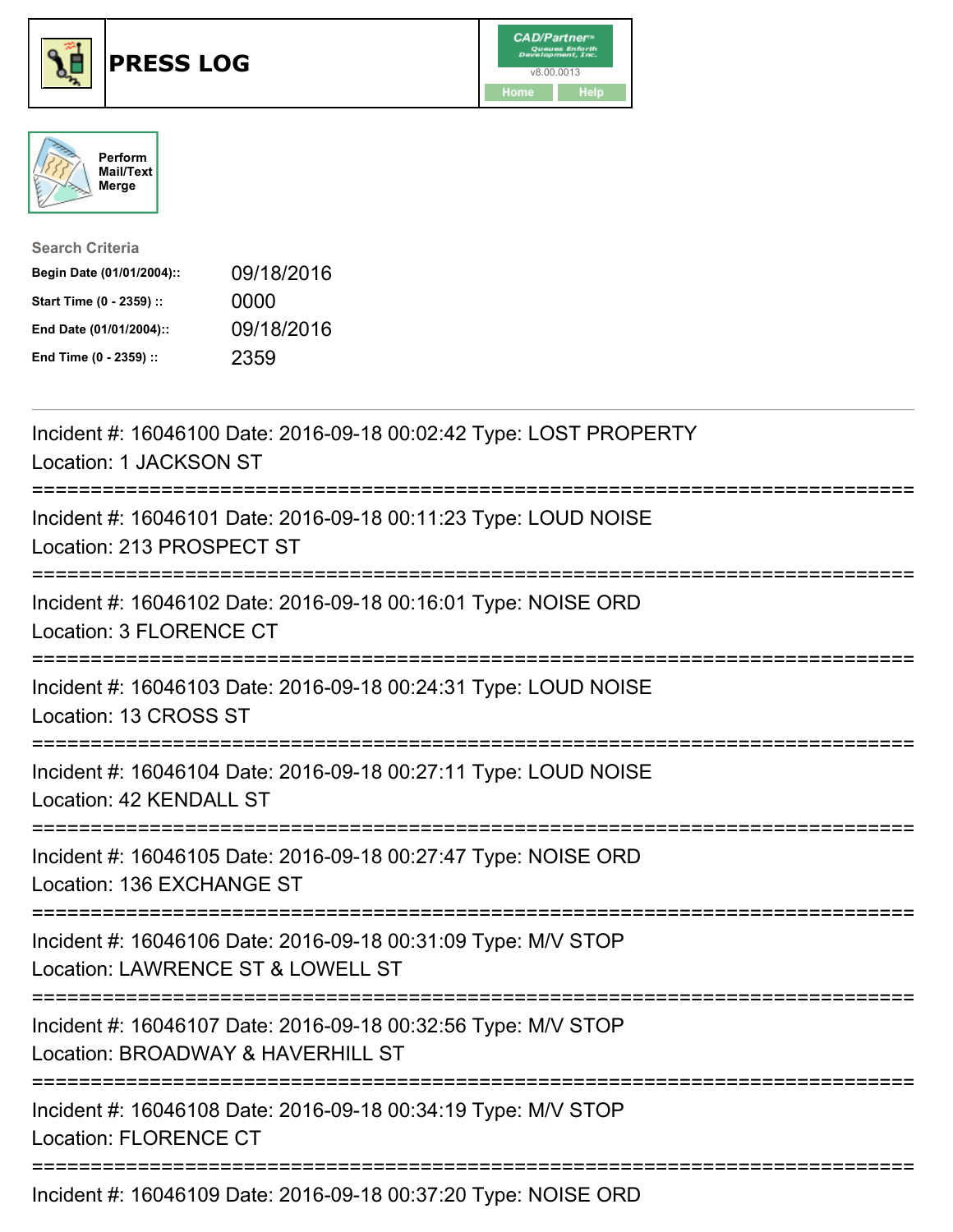Location: 65 STEARNS AV =========================================================================== Incident #: 16046110 Date: 2016-09-18 00:37:42 Type: LOUD NOISE Location: 108 NEWBURY ST =========================================================================== Incident #: 16046111 Date: 2016-09-18 00:38:24 Type: M/V STOP Location: LAWRENCE ST & MAPLE ST =========================================================================== Incident #: 16046112 Date: 2016-09-18 00:38:43 Type: LOUD NOISE Location: ANDOVER ST & NEWTON ST =========================================================================== Incident #: 16046113 Date: 2016-09-18 00:42:13 Type: M/V STOP Location: HAVERHILL ST & JACKSON ST =========================================================================== Incident #: 16046115 Date: 2016-09-18 00:43:14 Type: SUS PERS/MV Location: 95-97 GREENFIELD ST =========================================================================== Incident #: 16046114 Date: 2016-09-18 00:43:55 Type: LOUD NOISE Location: BODWELL ST =========================================================================== Incident #: 16046116 Date: 2016-09-18 00:55:30 Type: M/V STOP Location: FOSTER ST & SALEM ST =========================================================================== Incident #: 16046117 Date: 2016-09-18 01:06:56 Type: NOISE ORD Location: 5 E HAVERHILL ST =========================================================================== Incident #: 16046118 Date: 2016-09-18 01:07:40 Type: NOISE ORD Location: 136 EXCHANGE ST =========================================================================== Incident #: 16046119 Date: 2016-09-18 01:08:32 Type: FIGHT Location: 130 E HAVERHILL ST =========================================================================== Incident #: 16046120 Date: 2016-09-18 01:11:39 Type: ALARMS Location: 319 S BROADWAY =========================================================================== Incident #: 16046121 Date: 2016-09-18 01:24:08 Type: NOISE ORD Location: 36 DOYLE ST =========================================================================== Incident #: 16046122 Date: 2016-09-18 01:26:04 Type: TRESPASSING Location: 298 LAWRENCE ST ===========================================================================

Incident #: 16046123 Date: 2016-09-18 01:26:49 Type: A&B PROG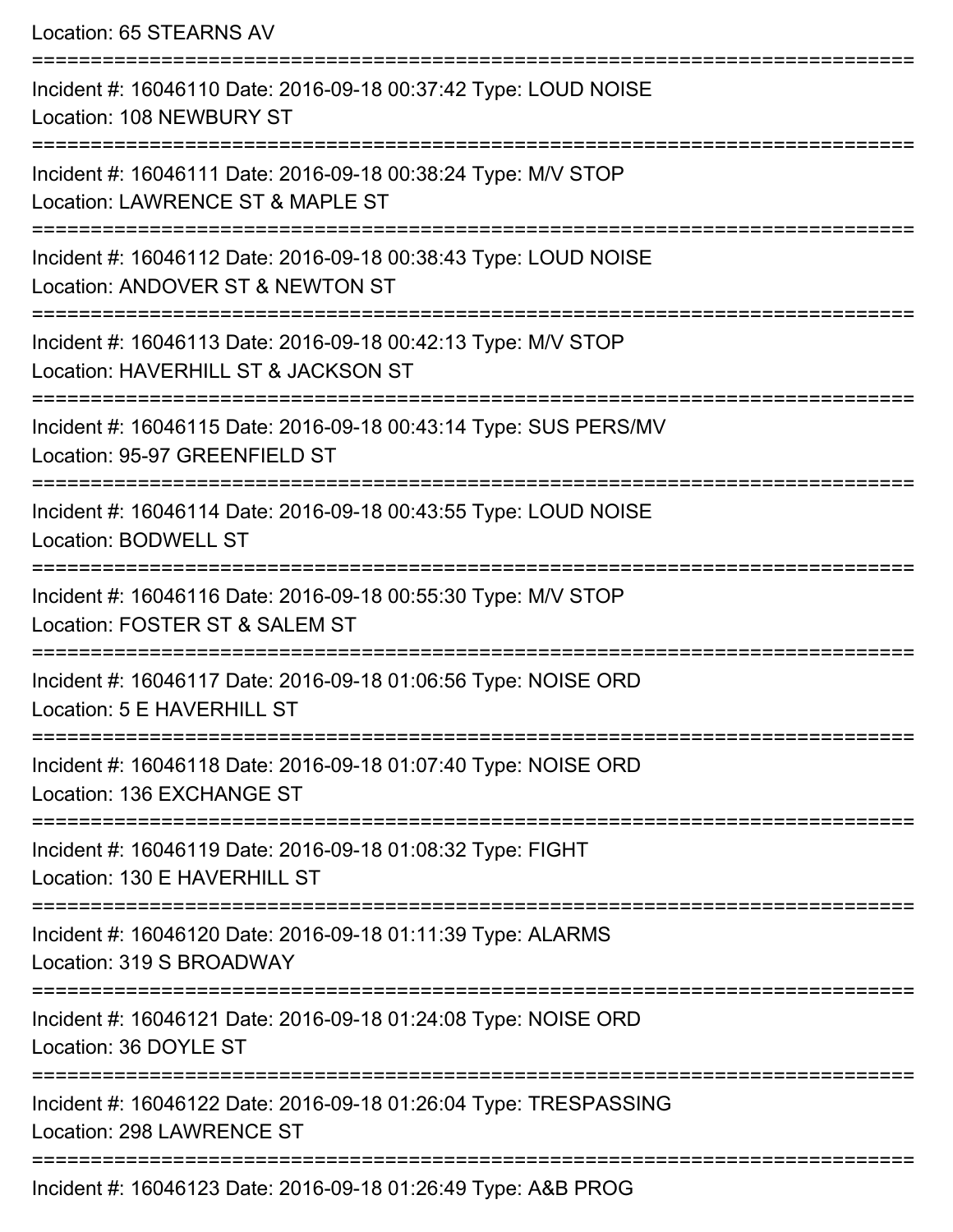| Incident #: 16046125 Date: 2016-09-18 01:43:09 Type: MAL DAMAGE<br>Location: 206 LAWRENCE ST                               |
|----------------------------------------------------------------------------------------------------------------------------|
| Incident #: 16046124 Date: 2016-09-18 01:43:21 Type: DISTURBANCE<br>Location: 389 BROADWAY                                 |
| Incident #: 16046126 Date: 2016-09-18 01:45:23 Type: NOISE ORD<br>Location: 18 BERESFORD ST                                |
| Incident #: 16046128 Date: 2016-09-18 01:47:08 Type: ROBBERY ARMED<br>Location: 29 BUTLER ST FL 1                          |
| Incident #: 16046127 Date: 2016-09-18 01:49:11 Type: M/V STOP<br>Location: RT 114 & 495<br>=============================== |
| Incident #: 16046129 Date: 2016-09-18 01:52:37 Type: HIT & RUN M/V<br>Location: 83 ALLSTON ST                              |
| Incident #: 16046130 Date: 2016-09-18 01:55:08 Type: NOISE ORD<br>Location: 40 JUNIPER ST                                  |
| Incident #: 16046131 Date: 2016-09-18 02:00:27 Type: M/V STOP<br>Location: AMESBURY ST & LEBANON ST                        |
| Incident #: 16046132 Date: 2016-09-18 02:15:01 Type: M/V STOP<br>Location: RT 114 & 495                                    |
| Incident #: 16046133 Date: 2016-09-18 02:16:02 Type: M/V STOP<br>Location: BROADWAY & LOWELL ST                            |
| Incident #: 16046134 Date: 2016-09-18 02:26:35 Type: NOISE ORD<br>Location: 49 EUTAW ST #BACK FL BASEMENT                  |
| Incident #: 16046135 Date: 2016-09-18 02:30:58 Type: MAL DAMG PROG<br>Location: 102 GREENWOOD ST                           |
| Incident #: 16046136 Date: 2016-09-18 02:33:16 Type: NOISE ORD<br>Location: 43 PORTLAND ST                                 |
| Incident #: 16046137 Date: 2016-09-18 02:41:27 Type: AUTO ACC/UNK PI                                                       |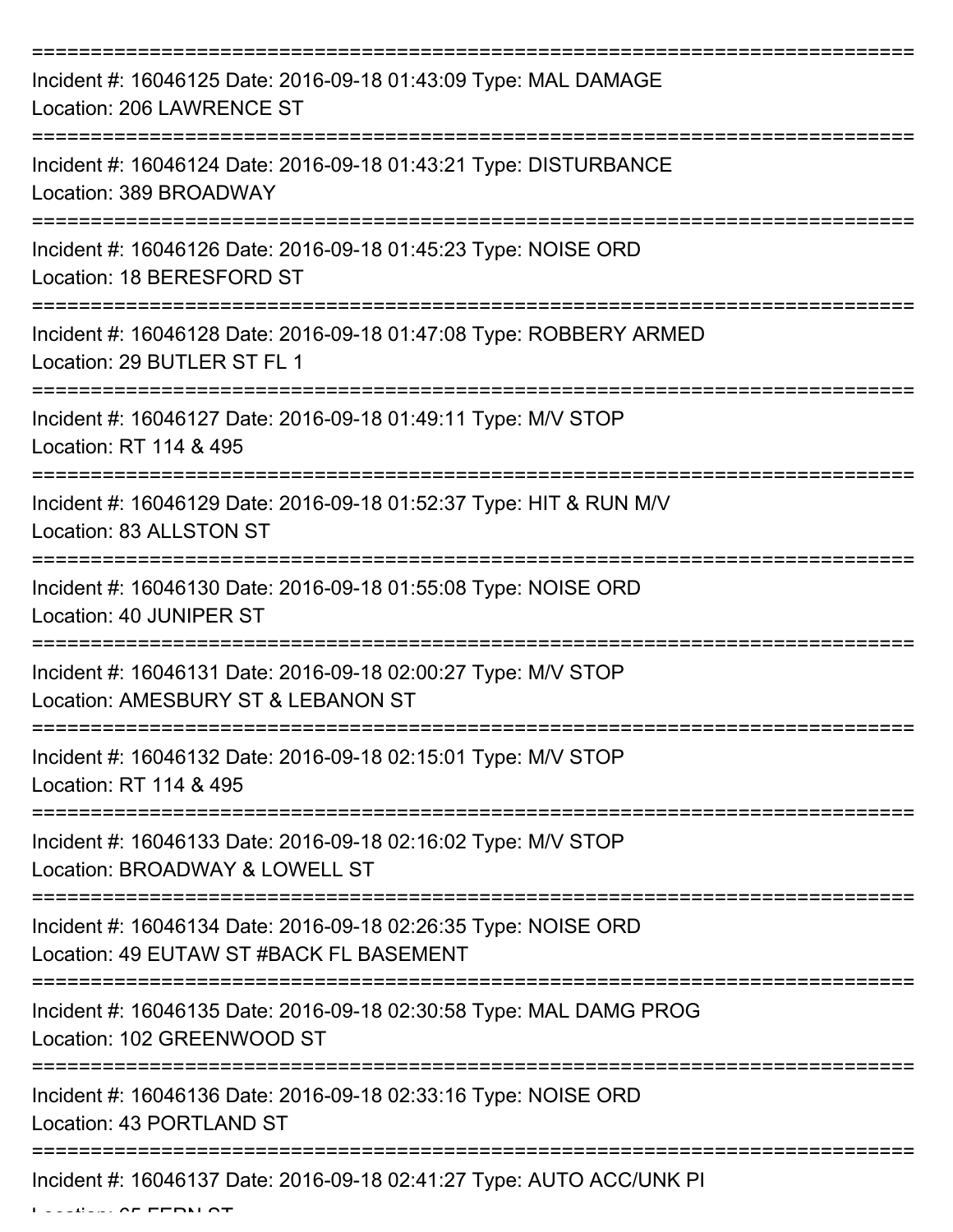| Incident #: 16046138 Date: 2016-09-18 02:42:33 Type: ROBBERY ARMED<br>Location: 53 FERN ST             |
|--------------------------------------------------------------------------------------------------------|
| Incident #: 16046139 Date: 2016-09-18 02:51:15 Type: NOISE ORD<br>Location: 93 RAILROAD ST FL 1        |
| Incident #: 16046140 Date: 2016-09-18 02:51:51 Type: UNKNOWN PROB<br>Location: MERRIMACK & SOUTH UNION |
| Incident #: 16046141 Date: 2016-09-18 02:58:48 Type: NOISE ORD<br>Location: 550 BROADWAY               |
| Incident #: 16046143 Date: 2016-09-18 03:01:52 Type: NOISE ORD<br>Location: 18 FALMOUTH ST             |
| Incident #: 16046142 Date: 2016-09-18 03:02:06 Type: ALARMS<br>Location: 7 BERKELEY CT                 |
| Incident #: 16046145 Date: 2016-09-18 03:08:15 Type: ROBBERY PAST<br>Location: HAMPSHIRE ST & PARK ST  |
| Incident #: 16046144 Date: 2016-09-18 03:09:03 Type: NOISE ORD<br>Location: 31 FAIRMONT ST             |
| Incident #: 16046146 Date: 2016-09-18 03:19:57 Type: NOISE ORD<br>Location: 75 HAVERHILL ST FL 1       |
| Incident #: 16046147 Date: 2016-09-18 03:22:32 Type: NOISE ORD<br>Location: 59 BERKELEY ST FL 1        |
| Incident #: 16046148 Date: 2016-09-18 03:35:08 Type: ALARMS<br>Location: 2 AMESBURY ST                 |
| Incident #: 16046149 Date: 2016-09-18 03:36:14 Type: M/V STOP<br>Location: 75 HAVERHILL ST             |
| Incident #: 16046150 Date: 2016-09-18 03:49:18 Type: NOISE ORD<br>Location: 75 HAVERHILL ST            |
| Incident #: 16046151 Date: 2016-09-18 04:00:47 Type: MEDIC SUPPORT                                     |

Location: 141 BEDNADD AV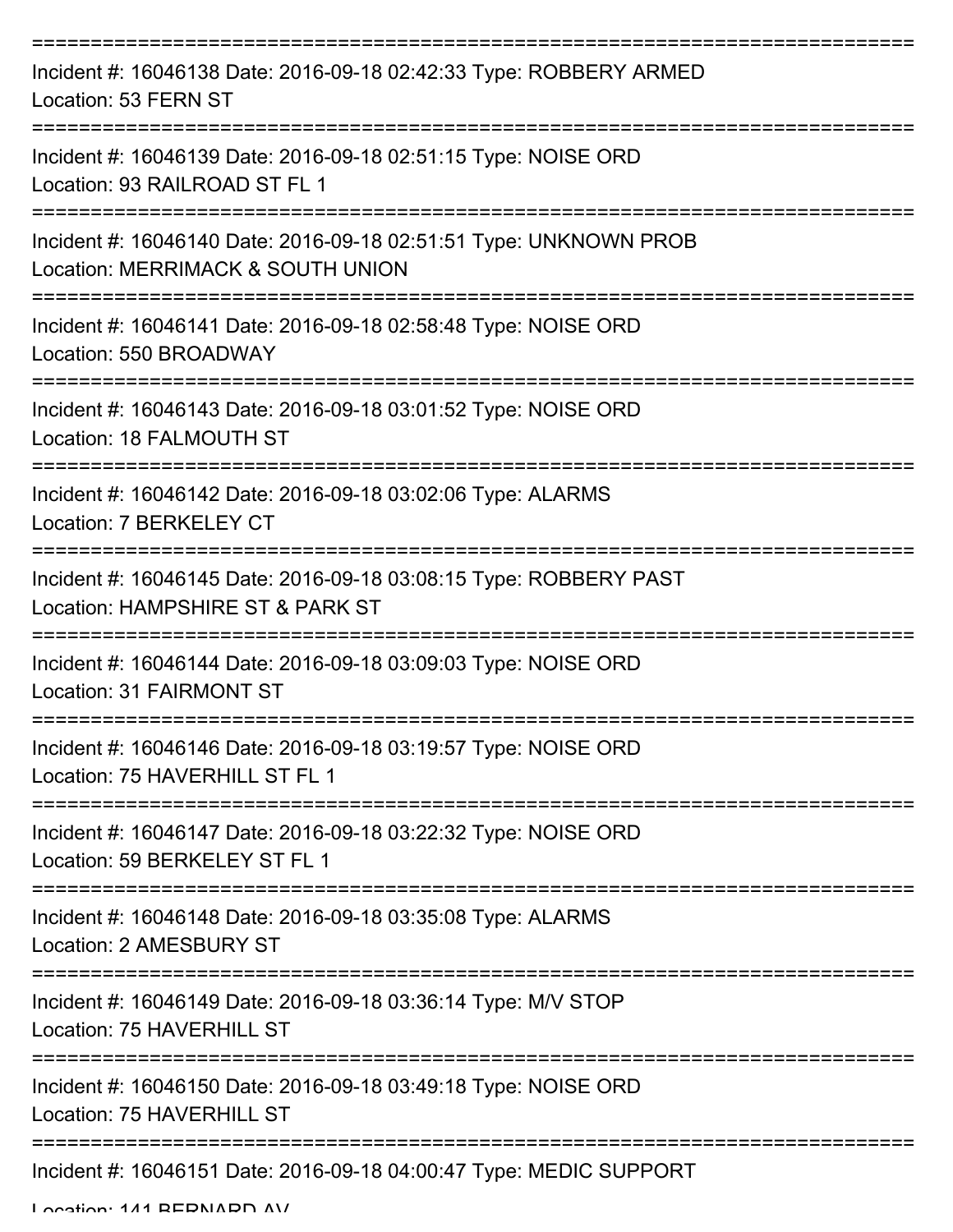| Incident #: 16046152 Date: 2016-09-18 04:01:48 Type: FIGHT<br>Location: 120 WALNUT ST                               |
|---------------------------------------------------------------------------------------------------------------------|
| Incident #: 16046153 Date: 2016-09-18 04:11:02 Type: DISTURBANCE<br>Location: 632 ANDOVER ST FL 1                   |
| Incident #: 16046154 Date: 2016-09-18 04:14:51 Type: NOISE ORD<br>Location: 101 HOWARD ST FL 2                      |
| Incident #: 16046155 Date: 2016-09-18 04:16:24 Type: GENERAL SERV<br>Location: FULTON ST & HAVERHILL ST             |
| Incident #: 16046156 Date: 2016-09-18 04:20:08 Type: NOISE ORD<br>Location: NEWTON ST & SHATTUCK                    |
| Incident #: 16046157 Date: 2016-09-18 04:23:34 Type: MAL DAMAGE<br>Location: 113 WALNUT ST                          |
| -------------------<br>Incident #: 16046158 Date: 2016-09-18 04:50:42 Type: FIGHT<br>Location: 10 GRAFTON ST        |
| Incident #: 16046159 Date: 2016-09-18 04:55:43 Type: DISTURBANCE<br>Location: PEMBERTON / null                      |
| Incident #: 16046160 Date: 2016-09-18 05:56:48 Type: SUS PERS/MV<br>Location: HAFFNERS GAS STATION / 194 S BROADWAY |
| Incident #: 16046162 Date: 2016-09-18 07:42:45 Type: MAN DOWN<br>Location: AUTO ZONE / 380 BROADWAY                 |
| Incident #: 16046161 Date: 2016-09-18 07:43:32 Type: PARK & WALK<br>Location: 0 BROADWAY                            |
| Incident #: 16046163 Date: 2016-09-18 07:55:30 Type: M/V STOP<br>Location: METHUEN ST AND MILL ST                   |
| Incident #: 16046164 Date: 2016-09-18 07:56:30 Type: M/V STOP<br>Location: ESSEX ST & FRANKLIN ST                   |
| Incident #: 16046165 Date: 2016-09-18 08:01:27 Type: M/V STOP<br>Location: LAWRENCE ST AND PARK ST                  |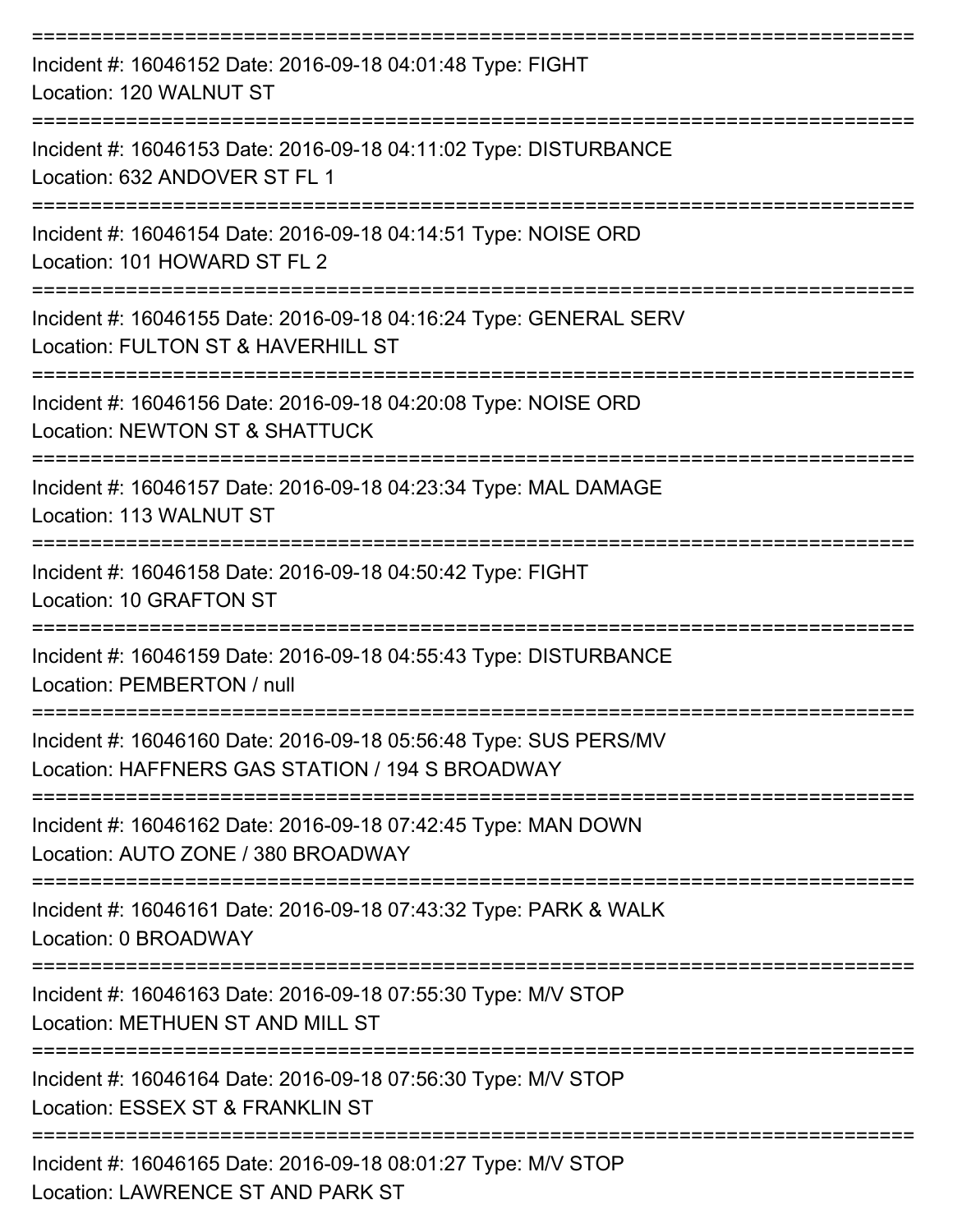| Incident #: 16046166 Date: 2016-09-18 08:04:52 Type: M/V STOP<br>Location: ARLINGTON ST & HAMPSHIRE ST                        |
|-------------------------------------------------------------------------------------------------------------------------------|
| ;======================<br>Incident #: 16046167 Date: 2016-09-18 08:11:21 Type: M/V STOP<br>Location: HAMPSHIRE ST & ESSEX ST |
| Incident #: 16046168 Date: 2016-09-18 08:15:59 Type: M/V STOP<br>Location: HAMPSHIRE ST & HAVERHILL ST                        |
| Incident #: 16046169 Date: 2016-09-18 08:17:52 Type: M/V STOP<br>Location: HAMPSHIRE ST AND HAVERHILL ST                      |
| Incident #: 16046170 Date: 2016-09-18 08:20:32 Type: M/V STOP<br>Location: 121 ESSEX ST<br>================================   |
| Incident #: 16046171 Date: 2016-09-18 08:52:50 Type: ALARMS<br>Location: 165 CRAWFORD ST                                      |
| Incident #: 16046172 Date: 2016-09-18 09:22:38 Type: INVEST CONT<br><b>Location: 31 FAIRMONT ST</b>                           |
| Incident #: 16046173 Date: 2016-09-18 09:25:40 Type: M/V STOP<br>Location: MEN'S WAREHOUSE / 59 MERRIMACK ST                  |
| Incident #: 16046174 Date: 2016-09-18 09:31:31 Type: CK WELL BEING<br>Location: 11 BYRON AV #APT2                             |
| Incident #: 16046175 Date: 2016-09-18 10:14:51 Type: ALARMS<br>Location: 13 GROVE ST                                          |
| Incident #: 16046176 Date: 2016-09-18 10:24:01 Type: WOMAN DOWN<br>Location: GO 1 DOLLAR / 73 WINTHROP AV                     |
| Incident #: 16046177 Date: 2016-09-18 10:26:44 Type: NEIGHBOR PROB<br>Location: 3 HARRIMAN ST FL 2NDFL                        |
| Incident #: 16046178 Date: 2016-09-18 10:35:48 Type: STOL/MV/PAS<br>Location: 189 ABBOTT ST                                   |
| Incident #: 16046179 Date: 2016-09-18 11:19:18 Type: M/V STOP<br>Location: CHESTNUT ST & LAWRENCE ST                          |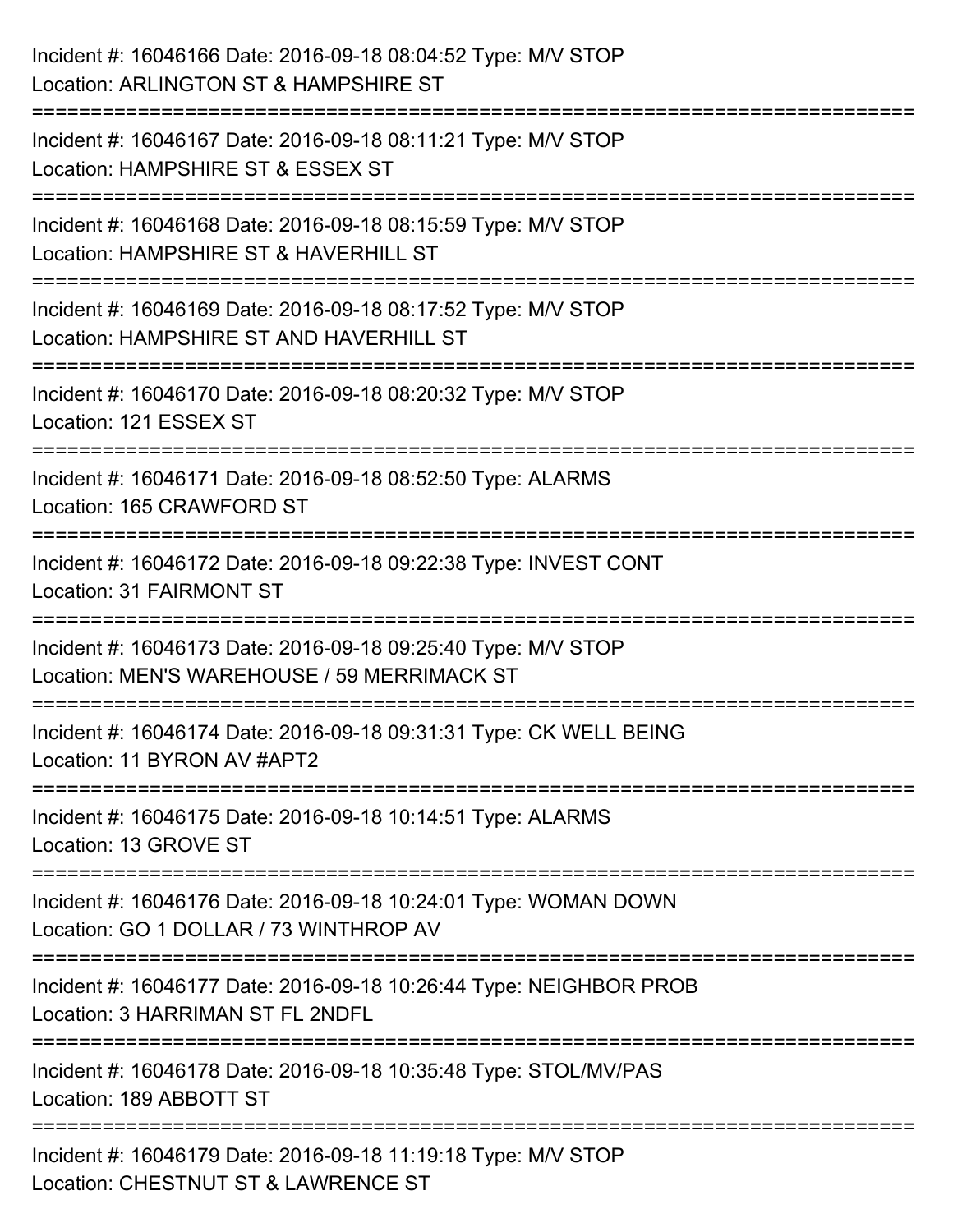| Incident #: 16046180 Date: 2016-09-18 11:24:36 Type: AUTO ACC/NO PI<br>Location: 700 ESSEX ST                                                                             |
|---------------------------------------------------------------------------------------------------------------------------------------------------------------------------|
| Incident #: 16046181 Date: 2016-09-18 11:40:37 Type: ALARMS<br>Location: 68 WILLOW ST                                                                                     |
| :===================<br>Incident #: 16046182 Date: 2016-09-18 11:41:27 Type: MEDIC SUPPORT<br>Location: ST JOSEPH'S RECTORY / 241 HAMPSHIRE ST<br>======================= |
| Incident #: 16046183 Date: 2016-09-18 12:01:57 Type: INVESTIGATION<br>Location: 88 ALLSTON ST FL 1ST                                                                      |
| Incident #: 16046184 Date: 2016-09-18 12:05:38 Type: LOST PROPERTY<br><b>Location: ARLINGTON ST</b>                                                                       |
| Incident #: 16046185 Date: 2016-09-18 12:08:18 Type: UNWANTEDGUEST<br>Location: 99 PEARL ST                                                                               |
| Incident #: 16046186 Date: 2016-09-18 12:11:17 Type: CK WELL BEING<br>Location: SAUNDERS SCHOOL / 243 S BROADWAY                                                          |
| Incident #: 16046187 Date: 2016-09-18 12:11:35 Type: SEX OFF PROG<br>Location: 9 WINSLOW PL                                                                               |
| Incident #: 16046188 Date: 2016-09-18 12:22:09 Type: MEDIC SUPPORT<br>Location: 13 KENDALL ST FL 3RD                                                                      |
| Incident #: 16046189 Date: 2016-09-18 12:26:02 Type: KEEP PEACE<br>Location: 348 HAVERHILL ST #8                                                                          |
| Incident #: 16046190 Date: 2016-09-18 12:32:22 Type: UNATENEDCHILD<br>Location: EXCHANGE ST & MYRTLE ST                                                                   |
| Incident #: 16046191 Date: 2016-09-18 12:38:34 Type: AUTO ACC/NO PI<br>Location: 45 BENNINGTON ST                                                                         |
| Incident #: 16046192 Date: 2016-09-18 12:58:38 Type: NOISE ORD<br>Location: 79 AVON ST                                                                                    |
| Incident #: 16046193 Date: 2016-09-18 12:59:21 Type: THREATS<br>Location: 3 HARRIMAN ST                                                                                   |

===========================================================================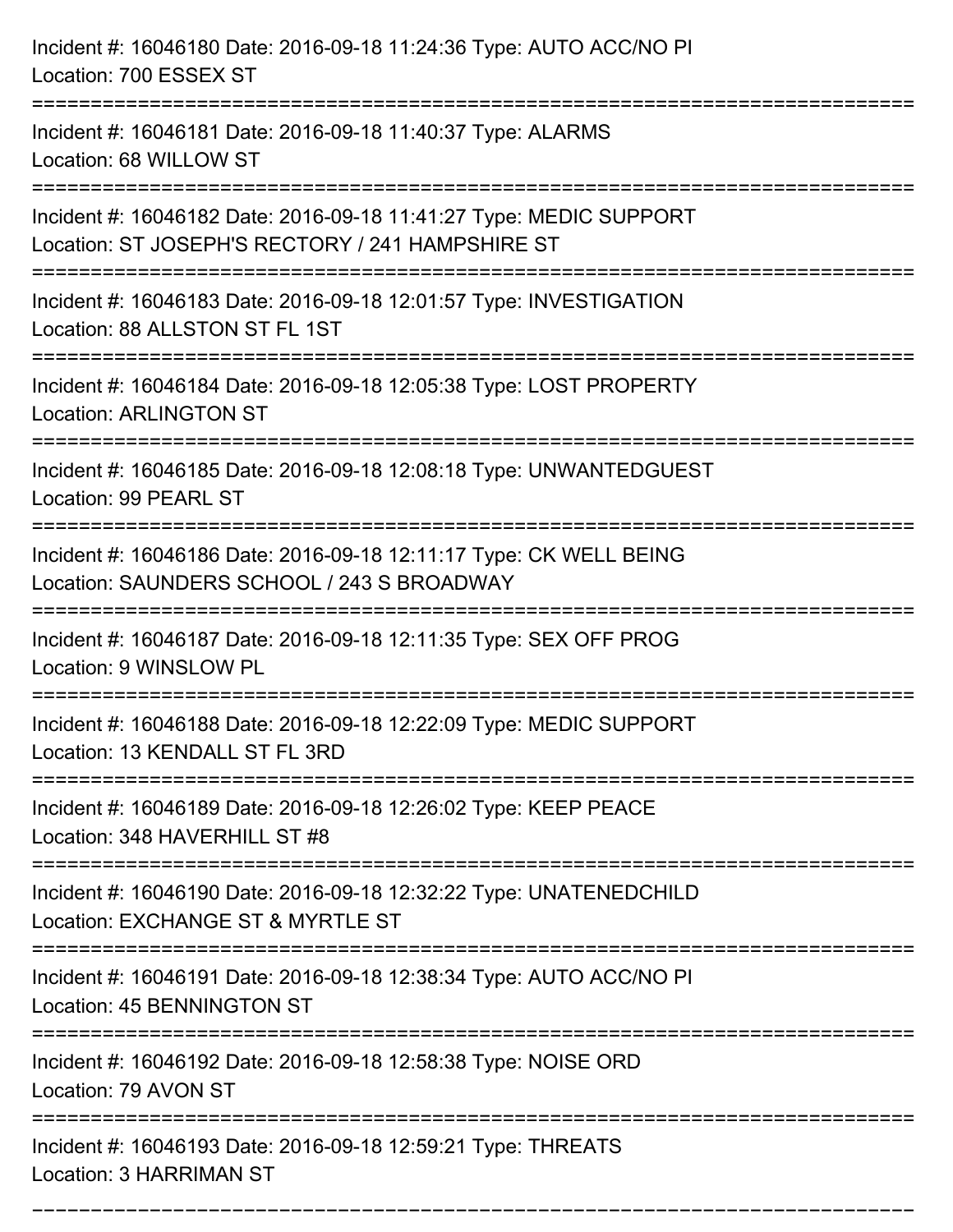| Incident #: 16046194 Date: 2016-09-18 13:06:38 Type: HIT & RUN M/V<br>Location: 113 WALNUT ST                                    |
|----------------------------------------------------------------------------------------------------------------------------------|
| Incident #: 16046195 Date: 2016-09-18 13:22:39 Type: 209A/VIOLATION<br>Location: 244 BROADWAY #15                                |
| Incident #: 16046196 Date: 2016-09-18 13:23:09 Type: SUS PERS/MV<br>Location: 55 DANA ST                                         |
| Incident #: 16046197 Date: 2016-09-18 13:25:05 Type: MAN DOWN<br>Location: AUTO ZONE / 380 BROADWAY                              |
| Incident #: 16046198 Date: 2016-09-18 13:26:04 Type: WOMAN DOWN<br><b>Location: COMMON ST</b>                                    |
| Incident #: 16046199 Date: 2016-09-18 13:31:42 Type: DISORDERLY<br><b>Location: BELLEVUE ST</b>                                  |
| Incident #: 16046200 Date: 2016-09-18 13:52:19 Type: ALARMS<br>Location: 599 CANAL ST                                            |
| Incident #: 16046201 Date: 2016-09-18 13:55:12 Type: THREATS<br>Location: 47 CENTRE ST                                           |
| Incident #: 16046202 Date: 2016-09-18 14:12:51 Type: AUTO ACC/NO PI<br>Location: ANDOVER ST & PARKER ST                          |
| Incident #: 16046203 Date: 2016-09-18 14:21:56 Type: SUS PERS/MV<br>Location: 1 DOYLE ST                                         |
| Incident #: 16046204 Date: 2016-09-18 14:22:40 Type: AUTO ACC/NO PI<br>Location: HIGH ST & PLATT ST                              |
| Incident #: 16046205 Date: 2016-09-18 14:23:10 Type: 209A/SERVE<br>Location: 86 KNOX ST                                          |
| ==================================<br>Incident #: 16046207 Date: 2016-09-18 14:31:37 Type: MAL DAMAGE<br>Location: 16 MELROSE ST |
| Incident #: 16046206 Date: 2016-09-18 14:33:14 Type: RECOV/STOL/MV<br>Location: 1 DOYLE ST                                       |
|                                                                                                                                  |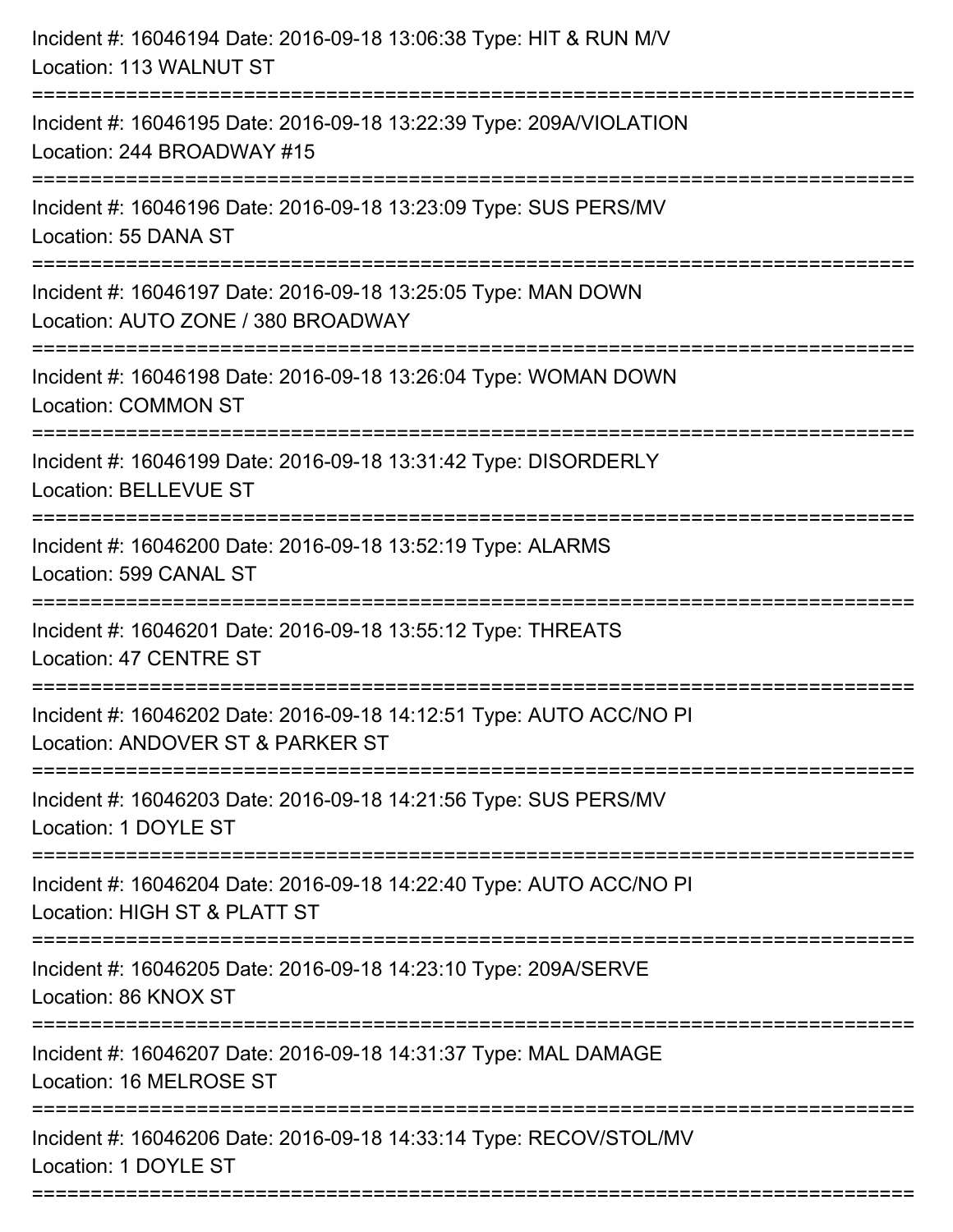Location: 20 NELSON ST

| Incident #: 16046209 Date: 2016-09-18 14:51:34 Type: FIGHT<br>Location: AVON ST & E HAVERHILL ST                                                         |
|----------------------------------------------------------------------------------------------------------------------------------------------------------|
| Incident #: 16046210 Date: 2016-09-18 14:58:52 Type: DOMESTIC/PAST<br>Location: 196 BOXFORD ST                                                           |
| Incident #: 16046211 Date: 2016-09-18 15:16:29 Type: 209A/SERVE<br>Location: 157 JACKSON ST #2ND                                                         |
| Incident #: 16046212 Date: 2016-09-18 15:32:43 Type: M/V STOP<br><b>Location: LOWELL ST</b>                                                              |
| Incident #: 16046213 Date: 2016-09-18 15:38:49 Type: ALARM/BURG<br>Location: 39 ADAMS ST                                                                 |
| Incident #: 16046214 Date: 2016-09-18 15:41:05 Type: NOISE ORD<br>Location: 10 LEA ST                                                                    |
| Incident #: 16046215 Date: 2016-09-18 15:54:09 Type: M/V STOP<br>Location: PARK ST & TENNEY ST                                                           |
| Incident #: 16046216 Date: 2016-09-18 16:01:59 Type: DISTURBANCE<br><b>Location: CENTRAL BRIDGE</b>                                                      |
| Incident #: 16046217 Date: 2016-09-18 16:10:03 Type: DOMESTIC/PROG<br>Location: 28 ABBOTT ST                                                             |
| ===================<br>Incident #: 16046218 Date: 2016-09-18 16:44:16 Type: AUTO ACC/NO PI<br>Location: MERRIMACK VALLEY CREDIT UNION / 500 MERRIMACK ST |
| Incident #: 16046219 Date: 2016-09-18 16:45:48 Type: DRUG OVERDOSE<br>Location: CANAL ST & MILL ST                                                       |
| Incident #: 16046220 Date: 2016-09-18 16:47:15 Type: UNKNOWN PROB<br>Location: 244 S BROADWAY                                                            |
| Incident #: 16046221 Date: 2016-09-18 16:55:27 Type: ALARMS<br>Location: 241 HAMPSHIRE ST                                                                |
|                                                                                                                                                          |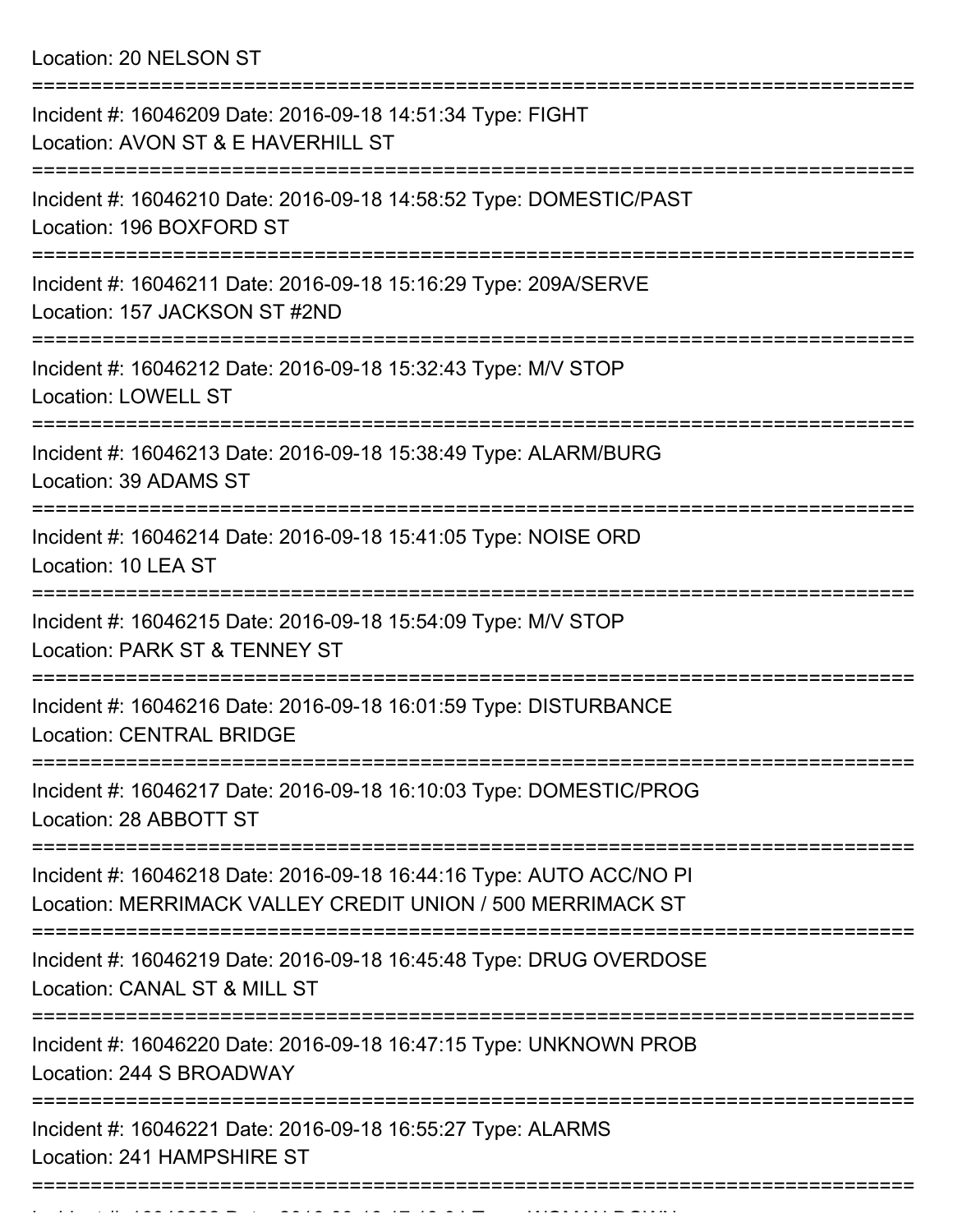Location: WEST STREET / WEST ST =========================================================================== Incident #: 16046223 Date: 2016-09-18 17:18:45 Type: M/V STOP Location: ESSEX & BROADWAY =========================================================================== Incident #: 16046224 Date: 2016-09-18 17:20:42 Type: HIT & RUN M/V Location: 90 LOWELL ST =========================================================================== Incident #: 16046226 Date: 2016-09-18 17:23:42 Type: MV/BLOCKING Location: 9 THORNDIKE ST =========================================================================== Incident #: 16046225 Date: 2016-09-18 17:23:50 Type: M/V STOP Location: MERRIMACK ST & S UNION ST =========================================================================== Incident #: 16046227 Date: 2016-09-18 17:31:28 Type: DISORDERLY Location: EMMETT ST & KINGSTON ST =========================================================================== Incident #: 16046228 Date: 2016-09-18 17:32:10 Type: DISTURBANCE Location: EMMETT ST =========================================================================== Incident #: 16046229 Date: 2016-09-18 17:34:45 Type: M/V STOP Location: EUTAW ST & FITZ ST =========================================================================== Incident #: 16046230 Date: 2016-09-18 17:42:58 Type: M/V STOP Location: EUTAW ST & FITZ ST =========================================================================== Incident #: 16046231 Date: 2016-09-18 17:43:52 Type: M/V STOP Location: OSGOOD ST & SALEM ST =========================================================================== Incident #: 16046232 Date: 2016-09-18 17:53:44 Type: FIRE Location: 139 MAY ST =========================================================================== Incident #: 16046233 Date: 2016-09-18 17:55:32 Type: NOISE ORD Location: 29 BUTLER ST =========================================================================== Incident #: 16046234 Date: 2016-09-18 17:59:30 Type: M/V STOP Location: F HAVERHILL ST & HIGH ST =========================================================================== Incident #: 16046236 Date: 2016-09-18 18:04:59 Type: FIGHT

Location: WEST ST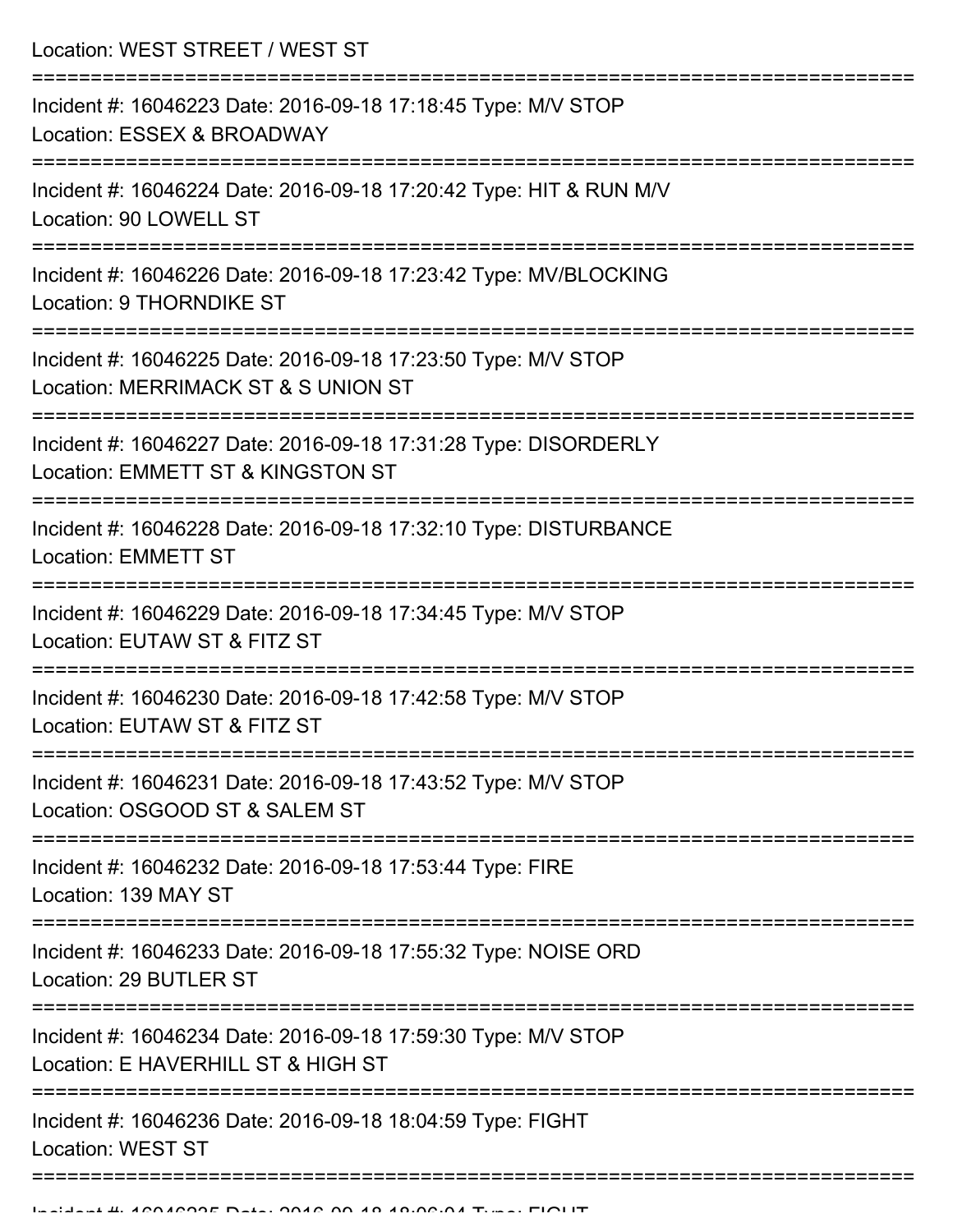| Location: WEST STREET PARK / null                                                                                                 |
|-----------------------------------------------------------------------------------------------------------------------------------|
| Incident #: 16046237 Date: 2016-09-18 18:07:33 Type: NOISE ORD<br>Location: 130 HIGH ST                                           |
| Incident #: 16046238 Date: 2016-09-18 18:12:47 Type: M/V STOP<br>Location: 169 HOWARD ST<br>:==================================== |
| Incident #: 16046239 Date: 2016-09-18 18:14:27 Type: M/V STOP<br>Location: 200 MERRIMACK ST                                       |
| =================================<br>Incident #: 16046240 Date: 2016-09-18 18:19:13 Type: M/V STOP<br>Location: 168 HOWARD ST     |
| Incident #: 16046241 Date: 2016-09-18 18:20:01 Type: M/V STOP<br>Location: JACKSON CT                                             |
| Incident #: 16046242 Date: 2016-09-18 18:22:15 Type: M/V STOP<br>Location: ACTON ST & BROADWAY                                    |
| Incident #: 16046243 Date: 2016-09-18 18:35:26 Type: ASSSIT AMBULANC<br>Location: AUBURN ST & HAMPSHIRE ST                        |
| Incident #: 16046244 Date: 2016-09-18 18:54:03 Type: M/V STOP<br>Location: SAXONIA AV                                             |
| Incident #: 16046245 Date: 2016-09-18 18:55:14 Type: M/V STOP<br>Location: COMMON ST & HAMPSHIRE ST                               |
| Incident #: 16046246 Date: 2016-09-18 18:57:59 Type: INVESTIGATION<br>Location: 35 CHANDLER ST                                    |
| Incident #: 16046247 Date: 2016-09-18 19:01:32 Type: NOISE ORD<br>Location: 81 BROOK ST                                           |
| Incident #: 16046248 Date: 2016-09-18 19:14:02 Type: 911 HANG UP<br>Location: GERMAN RESIDENCE / 35 ADAMS ST                      |
| Incident #: 16046249 Date: 2016-09-18 19:23:53 Type: MV/BLOCKING<br>Location: 35 SARGENT ST                                       |
|                                                                                                                                   |

Incident #: 16046251 Date: 2016-09-18 19:34:22 Type: MV/BLOCKING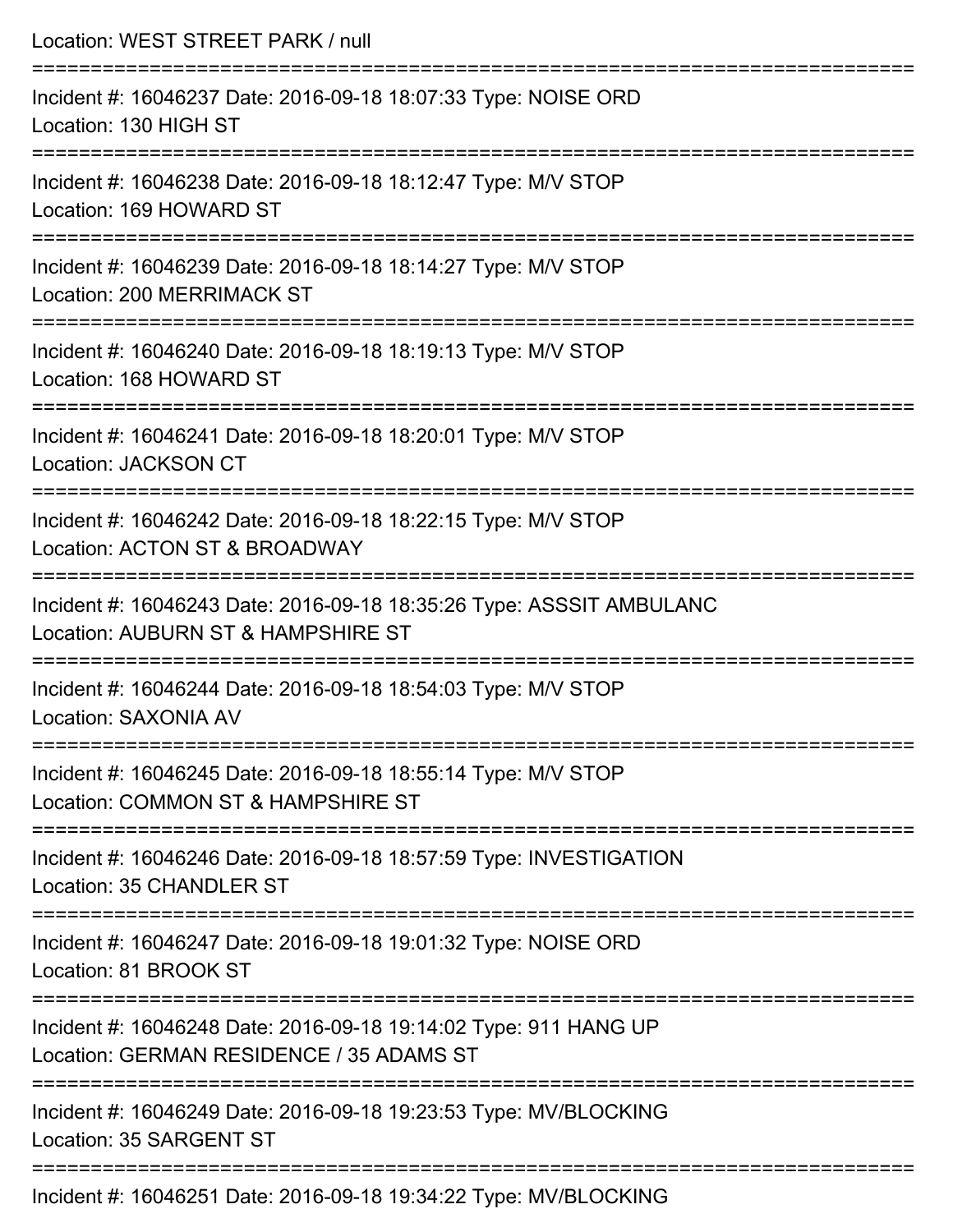| Incident #: 16046250 Date: 2016-09-18 19:36:10 Type: ALARM/BURG<br>Location: THE LORENZO BUILDING / 599 CANAL ST    |
|---------------------------------------------------------------------------------------------------------------------|
| Incident #: 16046252 Date: 2016-09-18 19:48:43 Type: SUS PERS/MV<br>Location: 16 DAVIS ST                           |
| Incident #: 16046253 Date: 2016-09-18 19:51:15 Type: HIT & RUN M/V<br>Location: CENTRE ST & SPRUCE ST               |
| Incident #: 16046254 Date: 2016-09-18 19:57:03 Type: TRESPASSING<br>Location: POLARTEC / 46 STAFFORD                |
| Incident #: 16046255 Date: 2016-09-18 20:01:27 Type: DISTURBANCE<br>Location: MANCHESTER ST PARK / null             |
| Incident #: 16046256 Date: 2016-09-18 20:02:36 Type: SUS PERS/MV<br>Location: FARRAH FUNERAL HOME / 170 LAWRENCE ST |
| Incident #: 16046257 Date: 2016-09-18 20:09:23 Type: NOTIFICATION<br>Location: 45 SPRINGFIELD ST #1                 |
| Incident #: 16046258 Date: 2016-09-18 20:11:16 Type: TOW/REPOSSED<br>Location: 142 FARNHAM ST                       |
| -------------<br>Incident #: 16046259 Date: 2016-09-18 20:13:17 Type: DISORDERLY<br>Location: 10 RESERVOIR TER      |
| Incident #: 16046260 Date: 2016-09-18 20:20:02 Type: NOISE ORD<br>Location: 143 FOSTER ST                           |
| Incident #: 16046261 Date: 2016-09-18 20:25:54 Type: NOISE ORD<br>Location: 45 HIGHGATE ST                          |
| Incident #: 16046262 Date: 2016-09-18 20:27:18 Type: M/V STOP<br>Location: JACKSON ST & PARK ST                     |
| Incident #: 16046263 Date: 2016-09-18 20:38:09 Type: A&B PAST<br>Location: PARK ST & SPRUCE ST                      |
| Incident #: 16046264 Date: 2016-09-18 20:43:38 Type: DISTURBANCE                                                    |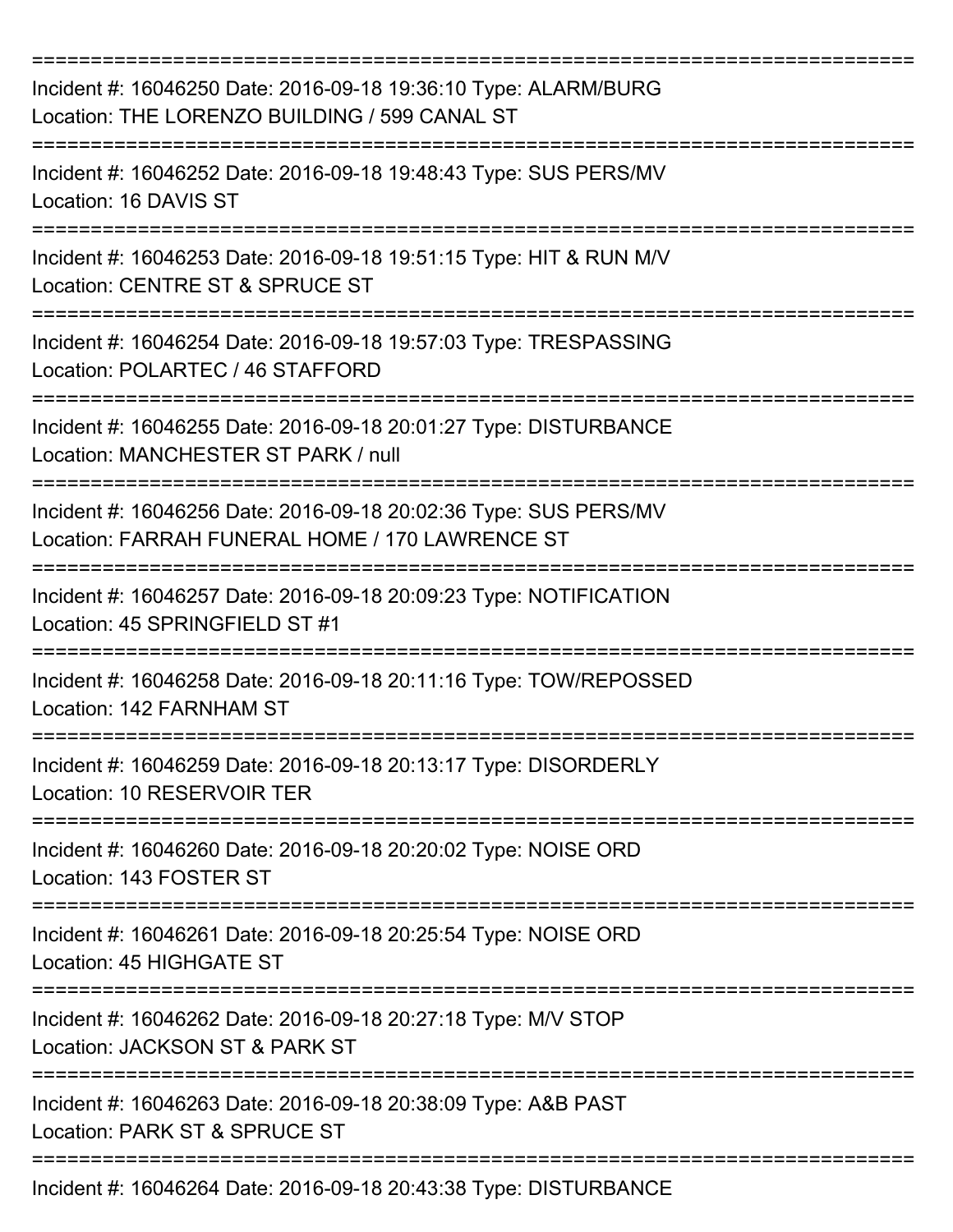| Incident #: 16046265 Date: 2016-09-18 20:51:04 Type: NOISE ORD<br>Location: 448 LOWELL ST                     |
|---------------------------------------------------------------------------------------------------------------|
| Incident #: 16046266 Date: 2016-09-18 21:00:16 Type: B&E/PAST<br>Location: 32 JENNINGS ST                     |
| Incident #: 16046267 Date: 2016-09-18 21:03:56 Type: AUTO ACC/NO PI<br>Location: BROADWAY & DAISY ST          |
| Incident #: 16046268 Date: 2016-09-18 21:05:07 Type: SUS PERS/MV<br>Location: ESSEX ST & FRANKLIN ST          |
| Incident #: 16046269 Date: 2016-09-18 21:14:02 Type: SUS PERS/MV<br>Location: 37 AUBURN ST                    |
| Incident #: 16046270 Date: 2016-09-18 21:18:17 Type: SHOTS FIRED<br>Location: HANCOCK PROJECTS / null         |
| Incident #: 16046272 Date: 2016-09-18 21:29:03 Type: DISTURBANCE<br>Location: 152 BERNARD AV<br>============= |
| Incident #: 16046271 Date: 2016-09-18 21:29:08 Type: NOISE ORD<br>Location: 65 BERKELEY ST                    |
| Incident #: 16046273 Date: 2016-09-18 21:47:22 Type: NOISE ORD<br>Location: MANCHESTER PARK / null            |
| Incident #: 16046274 Date: 2016-09-18 21:50:42 Type: NOISE ORD<br>Location: 48 MONMOUTH ST                    |
| Incident #: 16046275 Date: 2016-09-18 21:52:41 Type: STOL/MV/PAS<br>Location: 90 LOWELL ST                    |
| Incident #: 16046276 Date: 2016-09-18 22:01:04 Type: GENERAL SERV<br>Location: 37 AUBURN ST                   |
| Incident #: 16046277 Date: 2016-09-18 22:40:33 Type: ALARM/BURG<br>Location: JACOMB RESIDENCE / 4 SALEM ST    |
| Incident #: 16046278 Date: 2016-09-18 22:58:01 Type: M/V STOP                                                 |